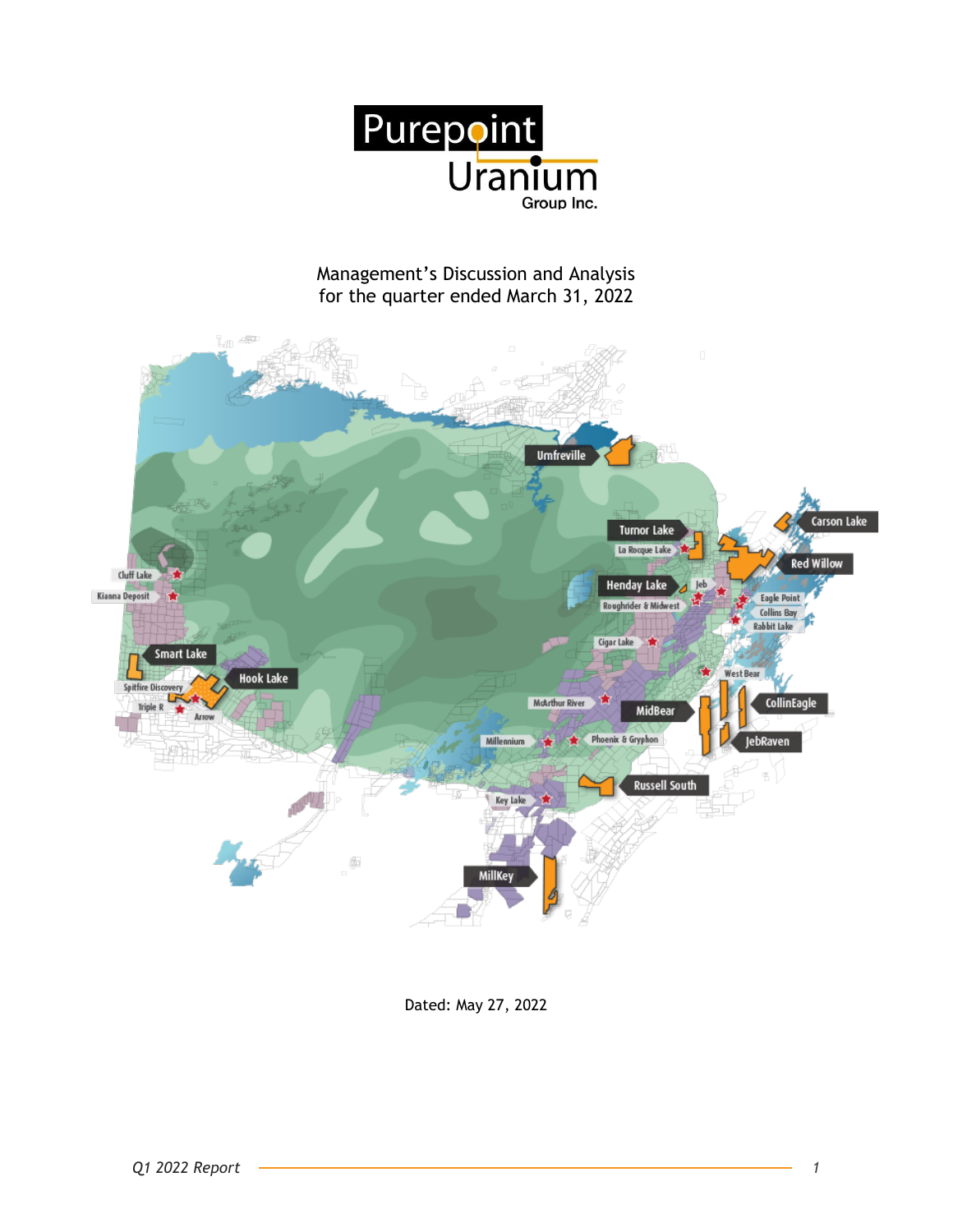

The following discussion and analysis is management's assessment of the results and financial condition of Purepoint Uranium Group Inc. ("Purepoint" or the "Company") and should be read in conjunction with the audited consolidated financial statements for the year ended December 31, 2021, together with the related notes contained therein. The Company's most recent filings are available on the SEDAR website. The date of this management's discussion and analysis is May 27, 2022.

The interim financial statements for the three-month periods ended March 31, 2022 and 2021 are prepared in accordance with International Accounting Standard ("IAS") 34 under International Financial Reporting Standards ("IFRS").

## **Forward looking statements**

Certain information included in this discussion may constitute forward-looking statements. Forward-looking statements are based on current expectations and various risks and uncertainties. These risks and uncertainties could cause or contribute to actual results that are materially different than those expressed or implied. The Company disclaims any obligation or intention to update or revise any forward-looking statement, whether as a result of new information, future events, or otherwise.

# **Business of Purepoint**

Purepoint maintains a focused objective of locating uranium deposits in the Athabasca Basin in Northern Saskatchewan. Purepoint currently maintains 12 properties located in the Athabasca Basin. The Company entered into joint venture agreements and operates one of these projects with Cameco Corporation and Orano Canada Inc. (formerly AREVA Resources Canada Inc.), one of these projects with Cameco Corporation, while the other ten projects remain 100% owned. Saskatchewan's Athabasca Basin now provides approximately 25% of the world's uranium production credited primarily to that region's unusually high ore grade deposits.

The 2022 operating plan is discussed under Exploration Activities.

# **Selected quarterly information**

The following selected information is derived from the audited annual and unaudited quarterly financial statements.

|                               | Quarter<br>ended<br>March 31,<br>2022 | Quarter<br>ended<br><b>December</b><br>31, 2021 | Quarter<br>ended<br>September<br>30, 2021 | Quarter<br>ended June<br>30, 2021 | Quarter<br>ended<br>March 31,<br>2021 | Quarter<br>ended<br>December<br>31, 2020 | Quarter<br>ended<br>September<br>30, 2020 | <b>Ouarter</b><br>ended June<br>30, 2020 |
|-------------------------------|---------------------------------------|-------------------------------------------------|-------------------------------------------|-----------------------------------|---------------------------------------|------------------------------------------|-------------------------------------------|------------------------------------------|
| Net loss                      | (1,614,139)                           | (2,603,900)                                     | (597, 940)                                | (2,538,776)                       | (381, 161)                            | (313,906)                                | (170, 729)                                | (592, 384)                               |
| Net loss per<br><b>Ishare</b> | (0.00)                                | (0.01)                                          | (0.00)                                    | (0.01)                            | (0.00)                                | (0.00)                                   | (0.00)                                    | (0.00)                                   |
| Total assets                  | 2,881,222                             | 4,596,639                                       | 4,793,045                                 | 5,426,110                         | 2,123,774                             | 2,518,243                                | 370,320                                   | 543,896                                  |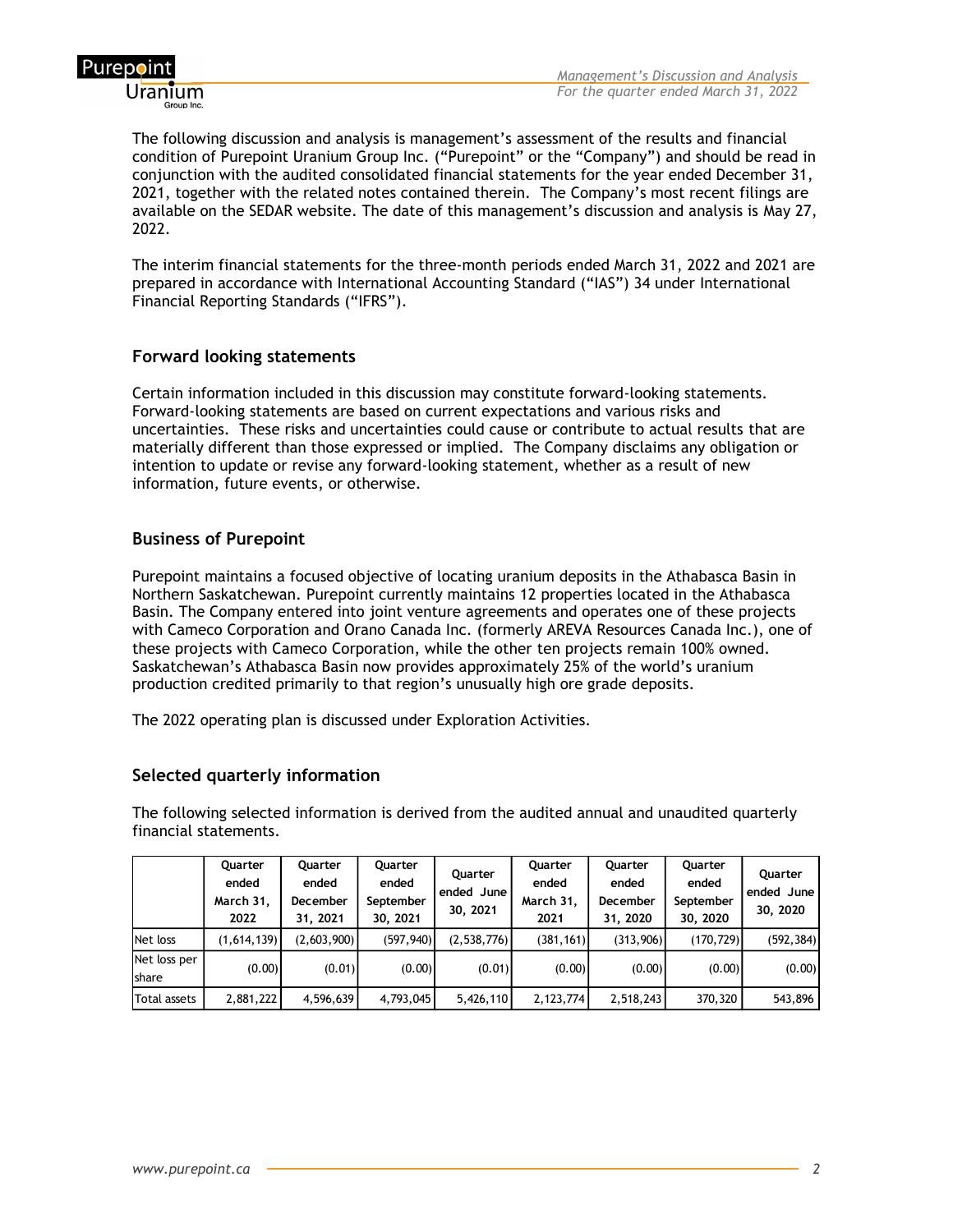

# **Results of operations**

The Company's operations during the three-month period ended March 31, 2022 produced a net loss of \$1,614,139 (2021 - \$381,161). The primary operational activity continues to be the exploration of the Company's projects. The expenditures and levels of activity relating to the Company's projects are described in greater detail below following a brief discussion of significant changes in expense line items.

Exploration and evaluation expenditures for the three-month period ended March 31, 2022 amounted to \$1,443,270 (2021 - \$330,634) and the increase is result of drilling activities on the Company's 100% owned Red Willow property– see Exploration and evaluation expenditures.

Exploration salaries and benefits for the three-month period ended March 31, 2022 amounted to \$146,125 (2021 – \$126,813).

There were no new stock option grants in the three-month periods ended March 31, 2022 and 2021.Investor relations increased by \$70,825 compared to the three-month period ended March 31, 2021 and is attributable to the retaining of a new investor relations firm and generally higher marketing activities after securing a US OTCQB Listing.

Professional fees increased by \$33,141 compared to the three-month period ended March 31, 2021 and is attributable to increased legal fees related to informal discussions with prospective business partners as well as potential land use agreements with local communities in 2022.

Other expenses were comparable to the same period in 2021.

Operator fees and other expense recoveries with respect to joint projects for the three-month period ended March 31, 2022 amounted to \$6,450 (2021 – \$203,441). The decrease is primarily due to a reduction in joint project operational activities overall, specifically drilling at Hook Lake Property which historically has occurred in the first quarter of the year.

## **Cash flows**

#### *Cash flows used in operating activities*

Cash used in operating activities was \$1,614,139 during the three-month period ended March 31, 2022 compared to \$385,843 in the same period in 2021. This was predominantly the result of the increased drilling activities on the Company's own properties Red Willow and Henday Lake.

#### *Cash flows provided by financing activities*

Cash flows provided by financing activities was \$23,812 during the three-month period ended March 31, 2022 compared to \$62,379 in the same period in 2021 and it comes mainly from the exercise of share purchase warrants.

#### *Cash flows used in investing activities*

The Company did not have any cash flows from investing activities during the three-month periods ended March 31, 2022 and 2021 as the money raised in private placements was regularly spent for operating activities during these periods.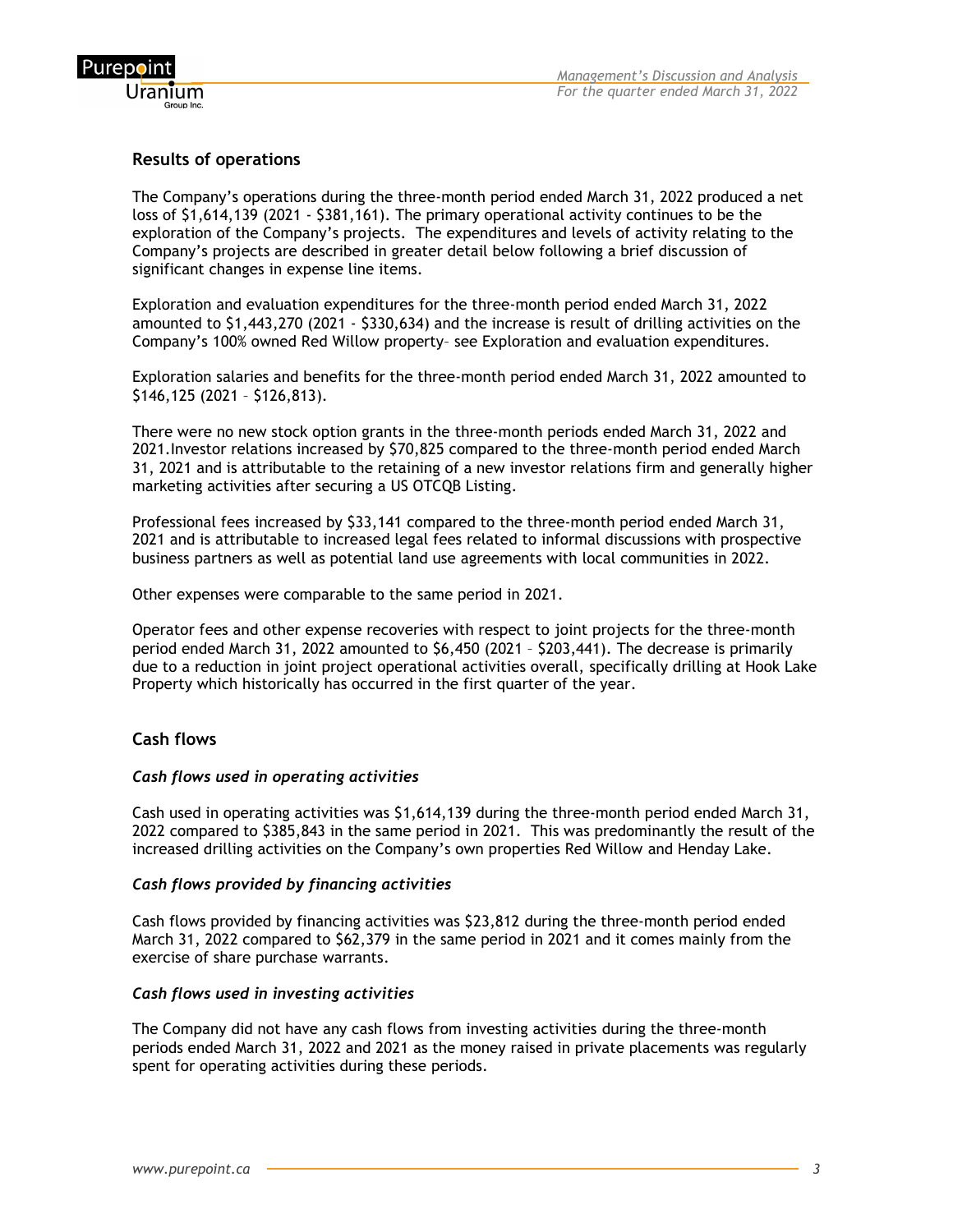

# **Exploration Review**

## *Exploration and evaluation expenditures*

The Company incurred \$1,443,270 and \$330,634 in exploration and evaluation expenditures on its properties during the three-month periods ended March 31, 2022 and 2021, as follows:

|                             | 2022      | 2021    |  |  |
|-----------------------------|-----------|---------|--|--|
| <b>Red Willow Property</b>  | 1,434,104 | 921     |  |  |
| <b>Hook Lake Property</b>   | 46        | 271,884 |  |  |
| <b>Smart Lake Property</b>  |           |         |  |  |
| <b>Turnor Lake Property</b> | 250       |         |  |  |
| <b>Umfreville Property</b>  |           | 8,859   |  |  |
| <b>Henday Lake Property</b> | 8,870     |         |  |  |
| <b>Other Properties</b>     |           | 48,970  |  |  |

## *Recent Highlights*

Exploration activities during the three-month period ended March 31, 2022 included:

- 1. A winter drill program carried out at the Red Willow project:
	- The 2022 Red Willow drill program was designed to expand the Company's Osprey discovery where initial drilling identified basement-hosted uranium mineralization highlighted by RW-19 that intersected 0.19% U3O8 over 4.0 metres and included 3.03% U3O8 over 0.1 metre
	- 12 holes were completed this winter totaling 2,088 metres at the Osprey Zone
	- Nine of the twelve holes encountered anomalous radioactivity at a shallow depth from surface across a distance of 1.2 kilometres (.75 miles)
	- The highest levels of radioactivity were seen in holes OSP22-04, OSP22-06, OSP22-12 and OSP22-13 which returned peak radiation levels of 8,830 cps, 33,070 cps, 6,367 cps and 8,002 cps respectively. Assays are pending
	- The electromagnetic conductor that represents the graphitic unit hosting mineralization continues for an additional kilometre north of the completed drilling and nearly one kilometre to the south

In April 2022 the Company announced its exploration plans for the remainder of 2022, specifically:

- Drilling at Red Willow will resume in September following up on the last program's final hole OSP22-15 which encountered numerous structures with hematite alteration and silicification representing a highly prospective setting for uranium deposition.
- Time allowing, the Company expects to complete the Fall drill season in early November at Turnor Lake, testing numerous initial targets including the Serin Zone that resides on trend with IsoEnergy's Hurricane deposit.
- Fall drilling will utilize helicopter support as many of the primary targets (and access) at both Red Willow and Turnor Lake reside in wet, marshy areas. Drilling will focus on priority follow-up and some first pass targets. More extensive drilling will follow next winter.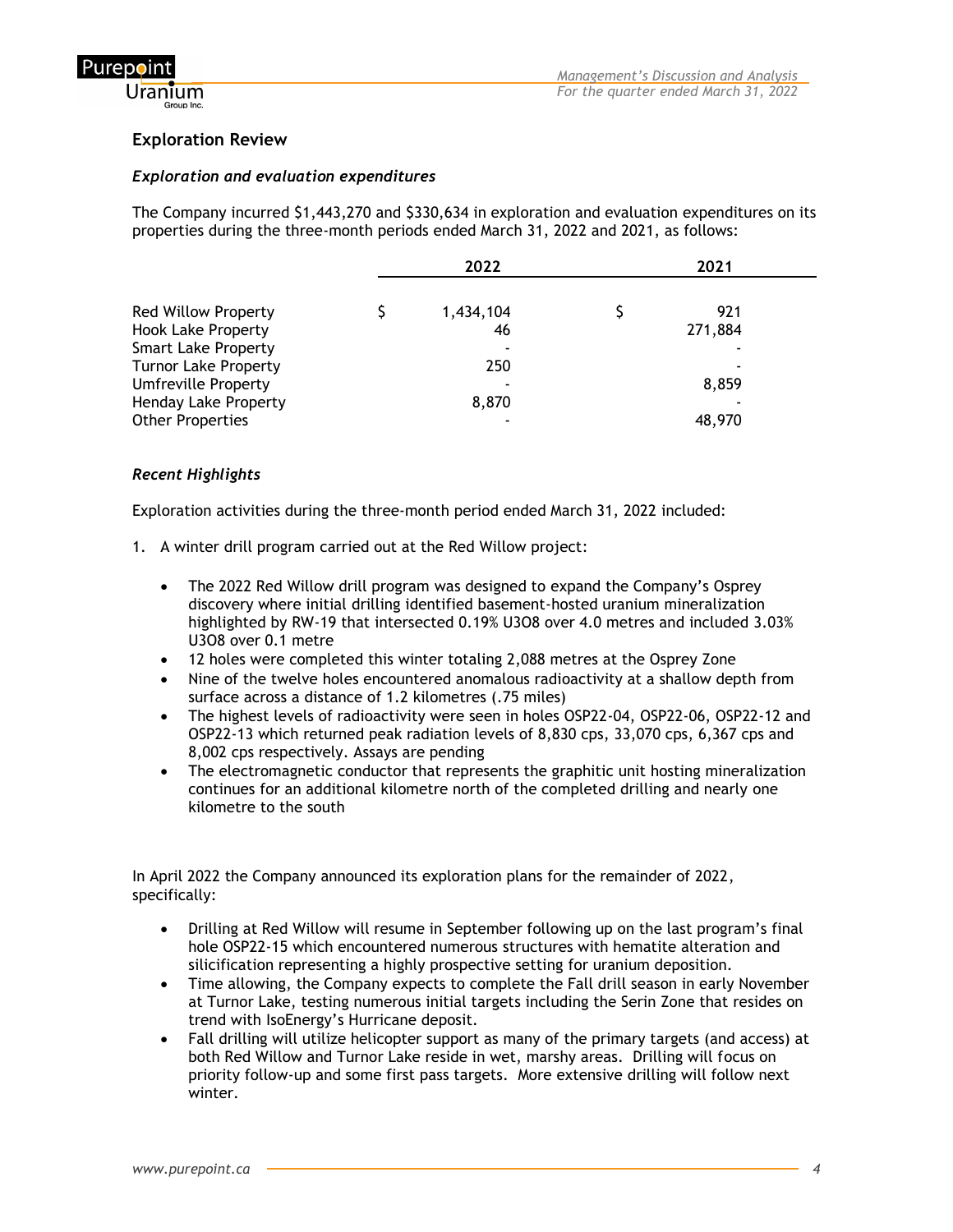

- On May 4, 2022, the Company filed an updated National Instrument 43-101 compliant technical report on its flagship Hook Lake Joint Venture project [\(https://purepoint.ca/projects/hook-lake/](https://purepoint.ca/projects/hook-lake/) - "Technical Report on the Hook Lake Project, Northern Saskatchewan, Canada April 19, 2022").
- In June, Purepoint will carry out a deep sensing ZTEM airborne geophysical survey over the Hook Lake, Carter Corridor to further refine drill targets in anticipation of a follow-up drill program.
- An airborne gravity survey is planned in June over the Carson Lake and Russell South projects. These surveys have proven valuable in identifying alteration zones that can refine drill targets when viewed in tandem with existing historic work.
- In July, an airborne electromagnetic (EM) survey will be conducted over the MillKey, JebRaven, MidBear and CollinEagle projects (collectively referred to the Tabbernor Projects). The survey will help identify structural splays off of the North/South trending Tabbernor structure as well as associated graphitic conductor targets in the area.

#### *Exploration Activities*

## *2021 Winter Exploration Program at Hook Lake*

On January 28, 2021 Purepoint announced the commencement of its 2021 diamond drill program on the Saber Zone at Hook Lake. The completion of the program was announced on March 30, 2021 and on May 11th, 2021 Purepoint released the results of that program.

#### *Highlights:*

Purep**o**int

<u>Uranium</u>

- Three diamond holes were completed and one hole was lost for a total of 2,556 metres of drilling.
- Drill holes HK21-117A and 118, drilled in the vicinity of previous hole HK20-115, encountered wide intervals of strong to intense silicification beginning at the unconformity and the targeted electromagnetic (EM) conductors for both holes were explained by graphitic shear zones.
- HK21-118 intersected 134 ppm U over 0.7 metres at the contact between strongly silicified granodiorite and a graphitic shear; a favourable setting for basement-hosted uranium mineralization.
- Hole HK21-116, the follow-up hole to HK19-115, intersected a 1-metre-wide band of unaltered graphitic diorite gneiss that explained the EM conductor. No anomalous alteration or radioactivity was encountered.
- The Sabre Target Area remains prospective near hole HK19-105, and north of HK21-118 towards historic hole HK-02 that encountered extensive graphitic shearing associated with anomalous radioactivity. These Sabre area drill targets will be prioritized with targets previously identified along the Carter Corridor and the "U" Conductor.

#### *2021 Spring Drill Program at Red Willow*

On May 20, 2021 Purepoint announced the commencement of a drill program focusing on two target areas at its Red Willow project; the Osprey Zone and the Geneva Zone.

The Red Willow program began with follow-up drilling within the Osprey Zone with three holes collared approximately one kilometre WSW of Purepoint's hole RW-13 that intersected 0.12%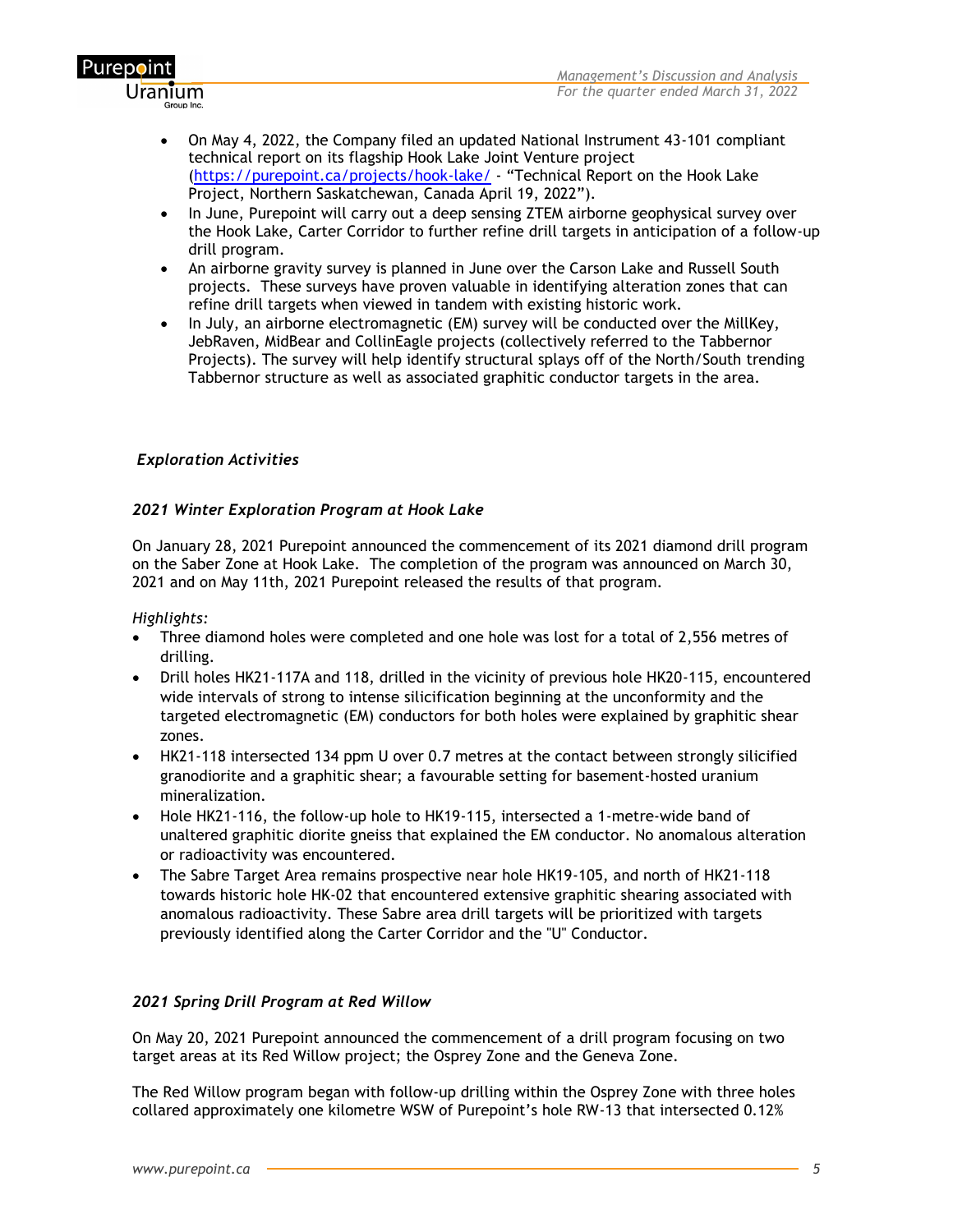

U3O8 over 4.2 metres (see Osprey Section A – A'). The RW-13 intercept, and the more easterly RW-07 intercept of 0.20 eU3O8 over 5.8 metres, are associated with strong hydrothermal alteration at a depth of 60 to 70 metres below surface. The weakly radioactive "Hinge fault", intersected in 2010, was also shown to be associated with strong hydrothermal alteration and therefore a possible conduit for fluids carrying uranium. Hydrothermal fluids are responsible for the presence of clay, hematite and silicification.

Drilling targeted the Hinge fault towards the north with three holes averaging 200 metres in length. An initial short step-out allowed the strike of the structure to be determined prior to attempting larger step-outs. Two drill holes completed on the same section, OSP21-01 and 02, both successfully intersected the fault at 70 and 140 metres below surface, respectively. The structure was determined to have a strike of 5 degrees NE and was still associated with strong alteration; however, the radioactivity was weaker.

Hole OSP21-03 targeted the projection of the Hinge Fault where it meets the east-west trending electromagnetic (EM) conductor that hosts the known Osprey uranium mineralization. The fault was intersected from 60 to 75 metres downhole with the host rock comprised of weakly chlorite and hematite altered pyritic graphitic pelitic gneiss. The fault at this location included intervals of strong silicification and again returned weak radioactivity. The new projection of the Hinge fault appears to be just west of the uranium-in-soil anomaly located to the north and it may be responsible for the elongate shape of the nearby lake.

On June 22, 2021, the Company announced the completion of follow-up drilling within the Geneva Zone with three holes collared SW of Eldorado Resources' 1984 hole RAD-27 that intersected 0.22% U3O8 over 1.0 metres. The RAD-27 intercept was associated with strong hydrothermal alteration and graphitic shearing at a depth of 100 metres below surface. Highly anomalous radon-in-water results, discovered by Gulf Minerals Canada in 1971, are located 1.0 kilometre east-northeast of the 2021 drilling and the source remains unknown.

The three 2021 holes that targeted the Geneva Shear averaged 245 metres in length with a total of 729 metres being completed from the same drill pad. The holes targeted the shear zone at various depths and all successfully intersected the mineralized structure. The Athabasca Sandstone in this area is typically found to be 80 metres thick and the paleoweathering of the basement rocks extends a further 50 metres below the unconformity.

The initial hole, GEN21-03, intersected the Geneva Shear within the zone of paleoweathering, and returned an average of 520 counts per second (cps) over 6.1 metres from the downhole gamma probe starting at a downhole depth of 131.8 metres. The downhole survey returned a maximum of 1,160 cps. Graphite is considered to have been originally present but since destroyed by paleoweathering. The follow-up hole, GEN21-04, intersected the shear much deeper at 278 metres and returned an average of 515 cps over 1.6 metres from the downhole survey. Since the handheld scintillometer indicates that a percentage of the radioactivity is attributed to thorium, an eU3O8 result has not been attempted.

The third hole, GEN21-05, intersected the Geneva shear just below the basement paleoweathering zone starting at a depth of 155 metres. Radioactivity was associated with Pelitic Gneiss that displayed strong hydrothermal alteration, including hematite and local silicification, and was situated near the upper contact of a graphitic/pyritic shear zone. The downhole gamma survey returned an average of 1,420 cps over 7.3 metres with a maximum count of 5,175 cps.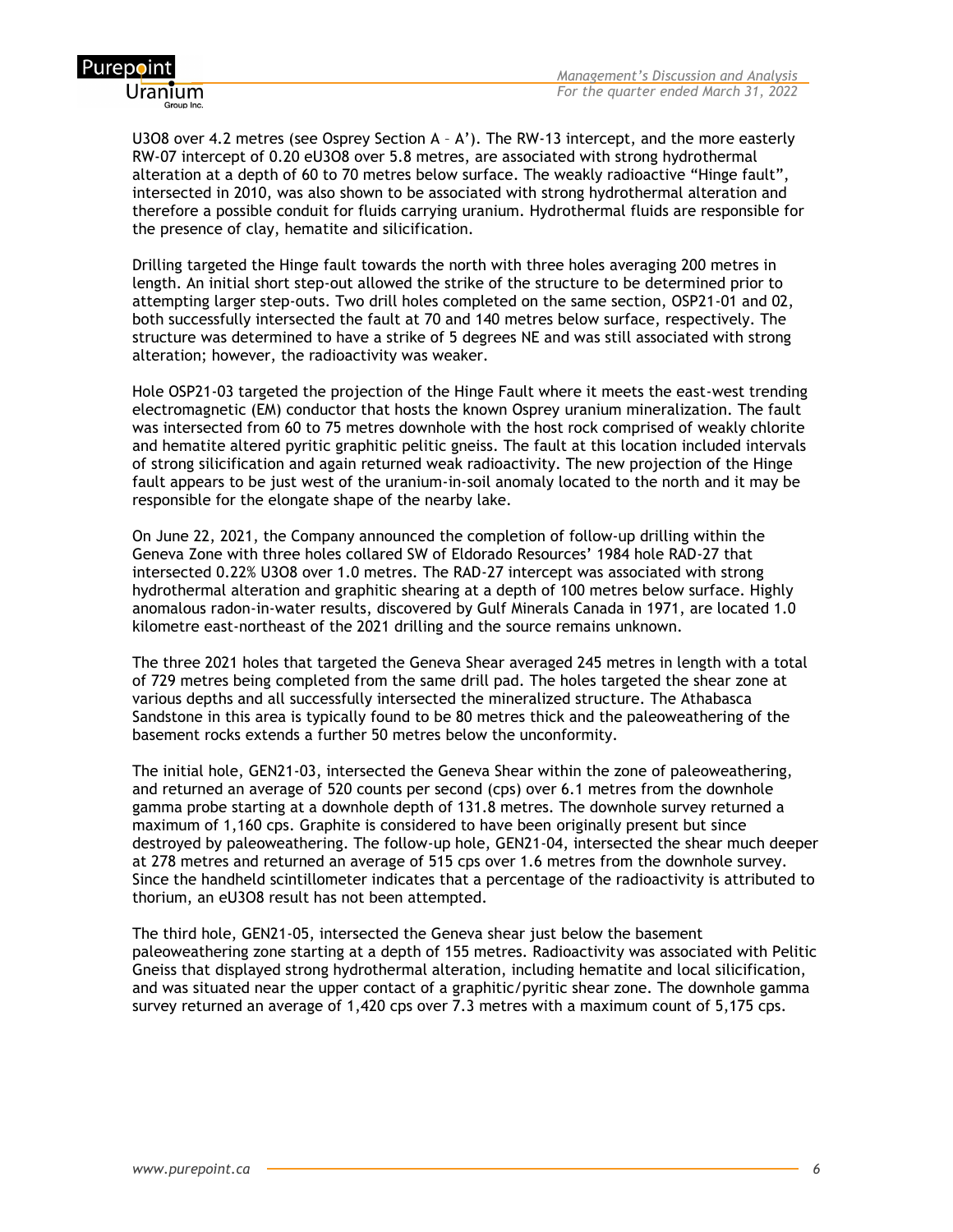Purepoint Uranium

| Hole ID   | From (m) | To(m) | Interval (m) | U<br>(ppm) | $U_3O_8$ (%) |
|-----------|----------|-------|--------------|------------|--------------|
| GEN21-03  | 135.5    | 138.9 | 3.4          | 31         | 0.004        |
|           | 148.0    | 154.3 | 6.3          | 15         | 0.002        |
| GEN21-04  | 273.5    | 282.1 | 4.6          | 29         | 0.003        |
| GEN21-05  | 157.0    | 162.5 | 5.5          | 98         | 0.012        |
| Including | 160.7    | 162.5 | 1.8          | 127        | 0.015        |
|           | 177.4    | 177.8 | 0.4          | 527        | 0.062        |
| OSP21-01  | 114.0    | 114.3 | 0.3          | 42         | 0.005        |
| OSP21-02  | 73.5     | 88.8  | 15.3         | 10         | 0.001        |
|           | 121.9    | 126.0 | 3.4          | 14         | 0.002        |
| OSP21-03  | 66.0     | 67.7  | 1.7          | 23         | 0.003        |

#### **Assay Results**



#### *2021 Spring Drill Program at Umfreville*

On August 31, 2021, Purepoint announced the results of drilling at its 100% owned Umfreville project. Being the first drill program on this project, the plan consisted of an initial exploratory diamond drill hole designed to gain a better understanding of the underlying geology and to further evaluate and prioritize the project's potential for discovery.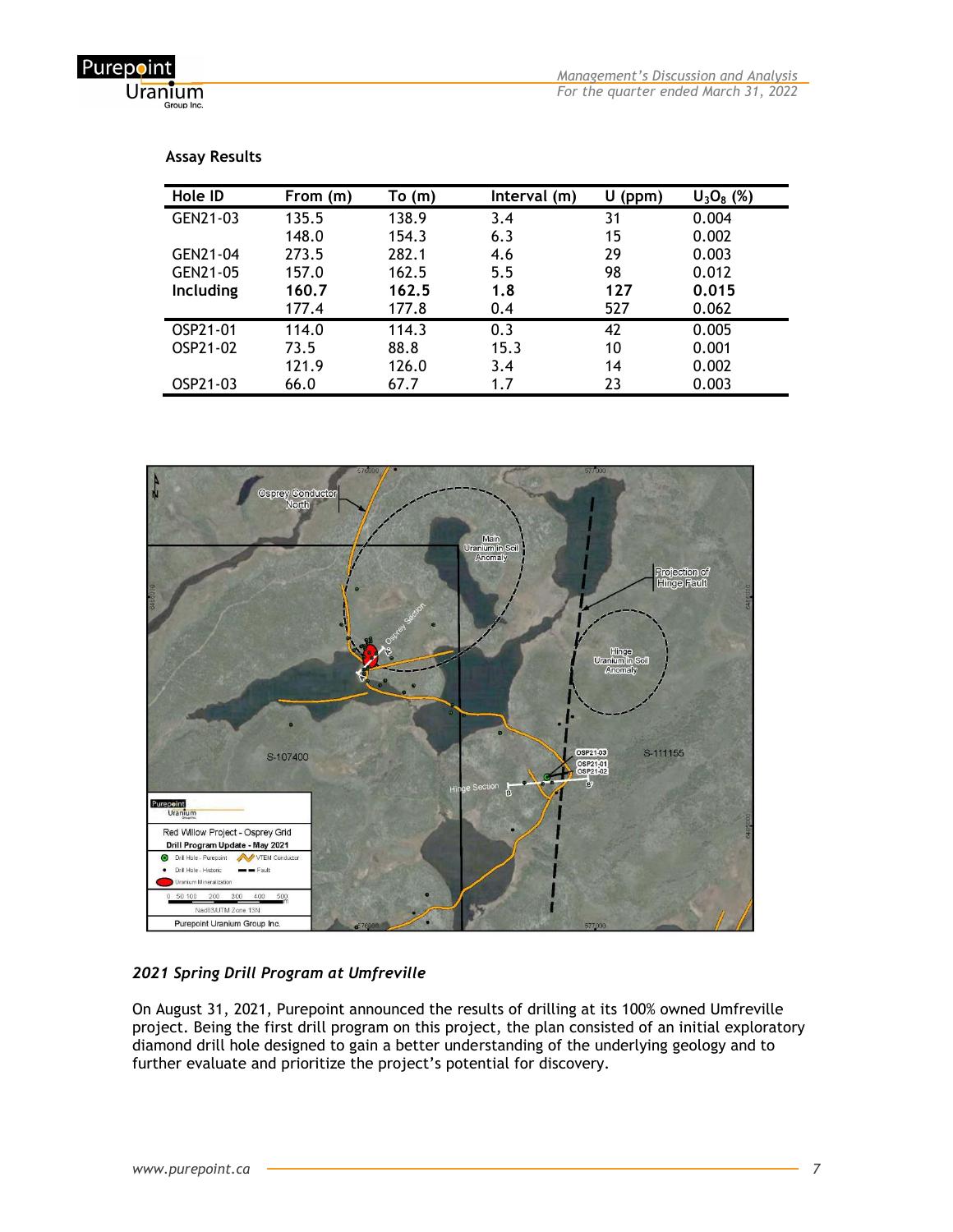

The initial hole by Purepoint at the Umfreville project, UMF21-01, tested an east-west-trending gravity low response that is coincident with both a magnetic low response and a uranium-in-soil anomaly. The unconformity was intersected 223 metres downhole and the basement rocks consisted of granitic gneiss and pelitic gneiss. Elevated radioactivity was intersected near the base of the paleoweathering returning 36 parts per million uranium over 17.4 metres between 239.1 and 256.5 metres. A second radioactive intercept, starting at 273 metres downhole, returned 107 ppm U over 3.1 metres and included 304 ppm U over 0.8 metre.

Based on the results, additional property was staked to the south and east enlarging the project to 26,139 hectares. A follow-up hole was then completed in October, east of UMF21-01, where interpreted north-south-trending structures appear to be crosscutting the company's strong elongate gravity/magnetic low response. The follow-up hole failed to intersect significant radioactivity, alteration or structure.

#### **Assay Results**

| Hole ID          | From (m) | To (m) | Interval (m) | (ppm) | U308 (%) |
|------------------|----------|--------|--------------|-------|----------|
| UMF21-01         | 239.1    | 256.5  | 17.4         | 36    | 0.004    |
|                  | 273.4    | 276.5  | 3.1          | 107   | 0.013    |
| <b>Including</b> | 273.8    | 274.6  | 0.8          | 304   | 0.036    |
|                  | 299.0    | 300.9  | 19           | 20    | 0.002    |

## *2021 Fall Drill Program at Henday Lake*

On September 29, 2021, Purepoint announced the commencement of a Fall drill program at its Henday Lake project. This represented Purepoint's first drilling on the project following up on airborne electromagnetic and ground gravity surveys designed to optimize the target identification.

With a fortunate availability of drilling resources, the program was extended in November allowing for a proper completion of this first-pass program as targets proved to be considerably deeper than anticipated. 2,209 metres of drilling were completed over five holes.

The electromagnetic conductors tested during the program were shown to be associated with rock types bearing disseminated graphite and pyrite rather than graphitic shear zones. The first hole, HEN21-01, intersected radioactivity at the unconformity suggesting that further drill testing of this area for an unconformity uranium deposit is warranted.

#### *2022 Winter Drill Program at Red Willow*

On January 12, 2022 Purepoint announced the commencement of a drill program focusing on the Osprey Zone where initial drilling identified basement-hosted uranium mineralization highlighted by RW-19 that intersected 0.19% U3O8 over 4.0 metres and included 3.03% U3O8 over 0.1 metre.

Completion of the 12 hole, 2,088 metres program was announced in mid-April where the Company reported the definition of a 1.2 kilometre corridor of continuous elevated radioactivity associated with the Osprey Zone electromagnetic (EM) conductor. (see table and figure below)

A follow up program is now scheduled for September 2022.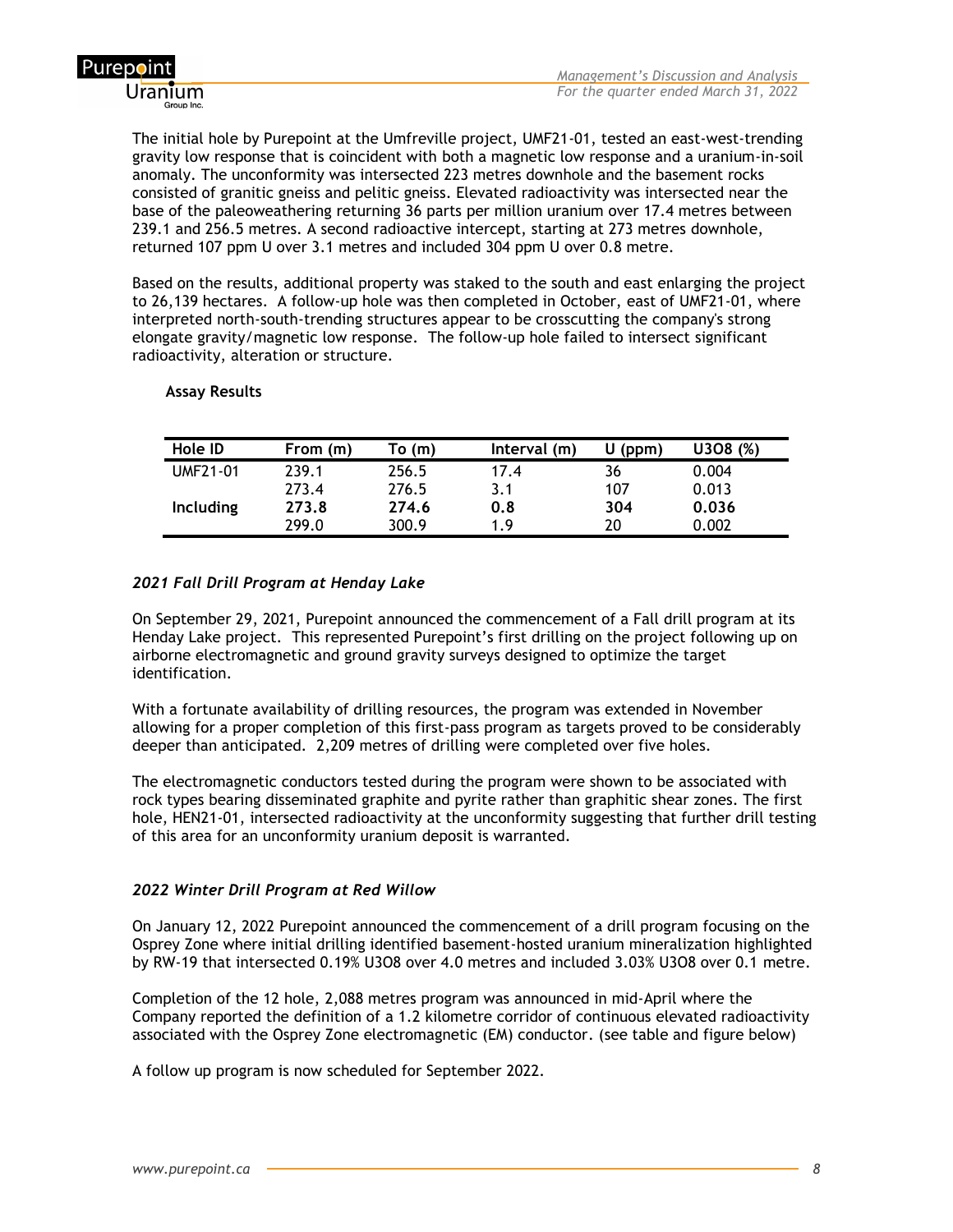

| Hole Number | From (m) | To(m) | Width (m) | Avg CPS | Peak CPS |
|-------------|----------|-------|-----------|---------|----------|
| OSP22-04    | 44.6     | 45.6  | 1.0       | 530     | 8,830    |
|             | 47.2     | 49.0  | 1.8       | 570     |          |
|             | 71.0     | 72.1  | 1.1       | 3,210   |          |
|             | 75.9     | 76.4  | 0.5       | 870     |          |
|             | 148.7    | 149.2 | 0.5       | 730     |          |
| OSP22-05    |          |       |           | N/A     | N/A      |
| OSP22-06    | 75.2     | 75.7  | 0.5       | 1,210   | 33,070   |
|             | 77.7     | 79.3  | 1.6       | 590     |          |
|             | 86.5     | 90.5  | 4.0       | 5,800   |          |
| OSP22-07    | 124.2    | 125.5 | 1.3       | 740     | 2,070    |
|             | 127.1    | 127.6 | 0.5       | 1,040   |          |
| OSP22-08    | 142.8    | 143.3 | 0.5       | 630     | 950      |
| OSP22-09    |          |       |           | < 500   | 290      |
| OSP22-10    | 72.6     | 74.1  | 1.5       | 560     | 1,160    |
|             | 78.4     | 80.5  | 2.1       | 840     |          |
|             | 104.6    | 105.1 | 0.5       | 630     |          |
| OSP22-11    |          |       |           | < 500   | 675      |
| OSP22-12    | 144.6    | 145.0 | 0.5       | 669     | 6,367    |
|             | 147.0    | 147.8 | 0.7       | 2,944   |          |
|             | 148.8    | 150.0 | 0.8       | 2,733   |          |
| OSP22-13    | 77.0     | 77.5  | 0.5       | 5,839   | 8,002    |
| OSP22-14    | 72.0     | 72.5  | 0.5       | 687     | 1,140    |
| OSP22-15    |          |       |           | < 500   | 303      |

# **Preliminary Results from current Drill Program at Red Willow's Osprey Zone**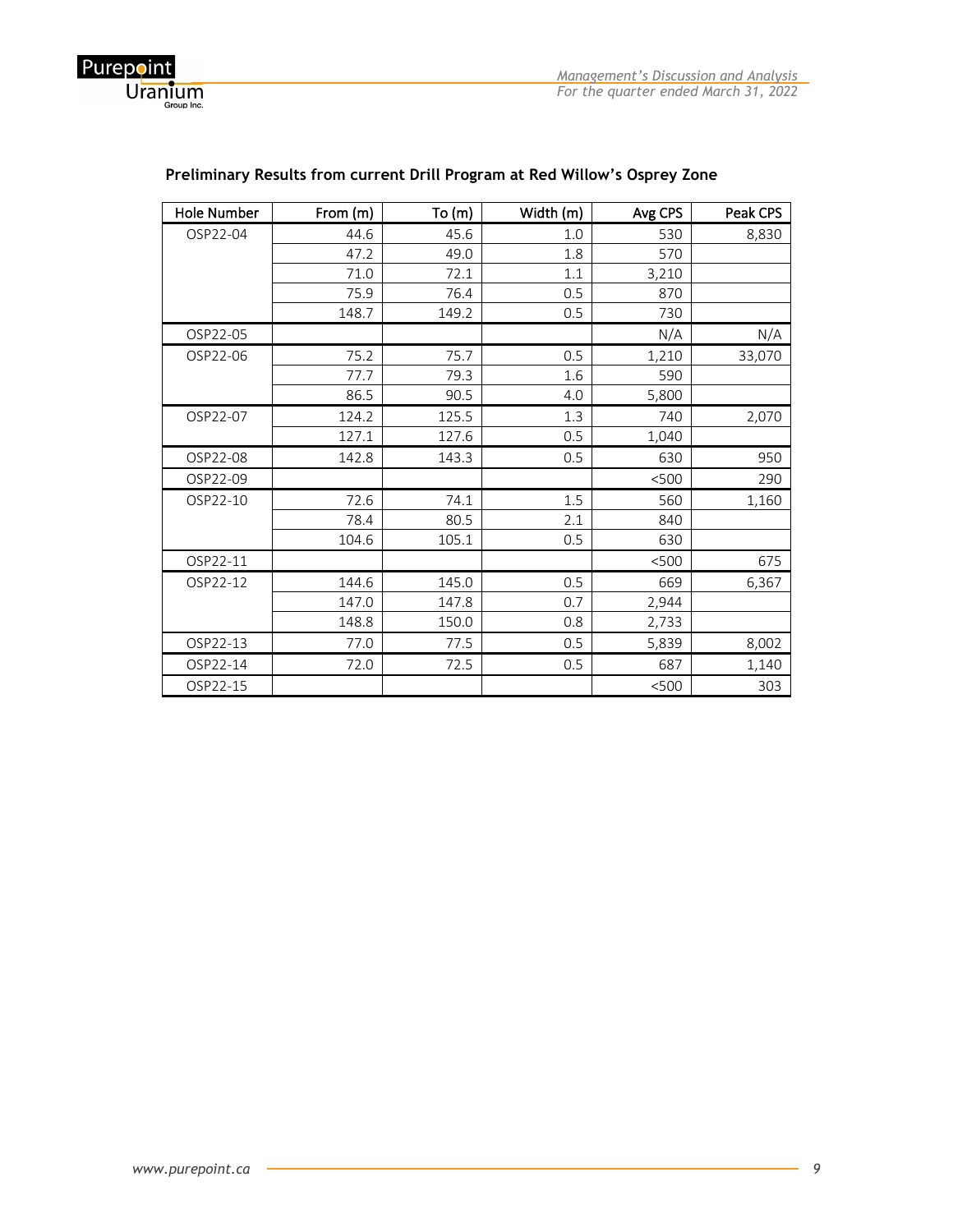





Purepoint

Uranium Group Inc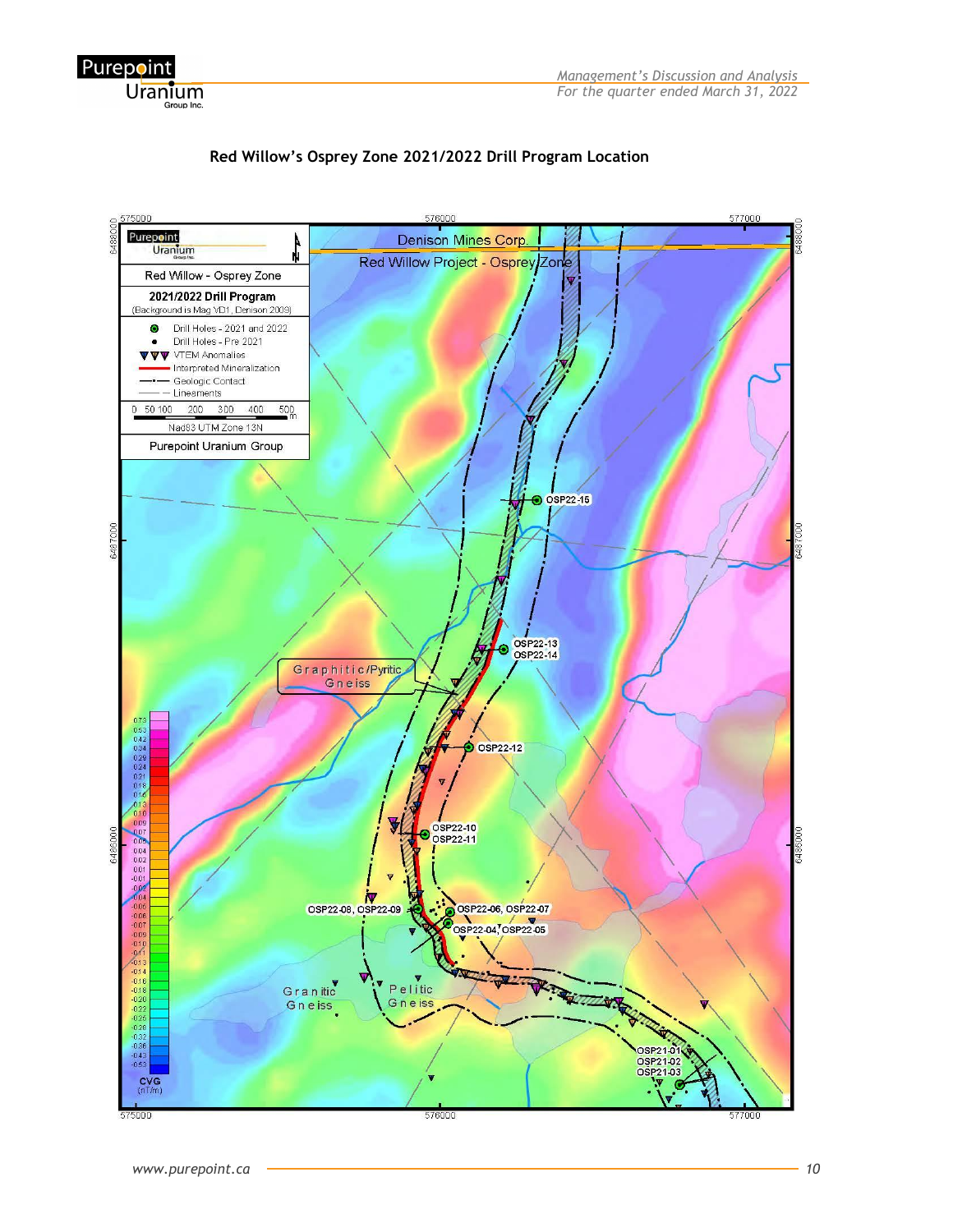

# **Project portfolio**

#### *Hook Lake Project – Joint Venture with Cameco Corp and Orano Canada Inc.*

The Company entered into a definitive joint venture agreement with Cameco Corporation and Orano Canada Inc. (formerly AREVA Resources Canada Inc.) for the ongoing exploration of the Hook Lake uranium project in the Athabasca Basin pursuant to its option agreement with Cameco announced February 7, 2007.

Under the original option agreement, Purepoint acquired a 21% interest in the Hook Lake project. The remaining 79% of the project is owned by Cameco Corporation (39.5%) and Orano Canada Inc. (39.5%).

Located along the Patterson Uranium District, the Hook Lake JV has been operated by Purepoint since 2007. The project resides along-strike and adjacent to two of the world's largest, highgrade uranium deposits. It consists of nine claims totaling 28,683 hectares including the Spitfire high-grade discovery (53.3% U3O8 over 1.3 metres within a 10-metre interval of 10.3% U3O8).

## *Smart Lake Project – Joint Venture with Cameco Corp*

The Company entered into a definitive joint venture agreement with Cameco Corp. for the ongoing exploration of the Smart Lake uranium project in the Athabasca Basin pursuant to its option agreement with Cameco announced February 7, 2007.

The Smart Lake property includes two claims with a total area of 9,800 hectares situated in the southwestern portion of the Athabasca Basin, approximately 60 km south of the former Cluff Lake mine.

Depth to the unconformity, where it occurs, is relatively shallow at less than 350 metres.

Aeromagnetic and electromagnetic patterns at Smart Lake reflect an extension of the patterns underlying the Shea Creek deposits (max. grade of 58.3% U3O8 over 3.5 m) 55 km north of the property. Exploration by Purepoint and Cameco has firmly established the presence of uranium mineralization, hydrothermal alteration and the location of a number of basement electromagnetic conductors never drill tested.

During 2008, Purepoint's initial drill hole SMT08-01 intersected a weakly radioactive structure that displayed the strongest radioactivity returned from a tension fracture in SMT08-06 assaying 1,600 ppm U over 0.1 metre.

Known uranium mineralization at the Smart Lake project is associated with a steeply dipping, north-northwest striking, and hydrothermally altered, graphitic-shear zone. The strongest radioactivity returned from the conductor is 127 ppm U over 13.3 metres in hole SMT08-01. A geochemical signature is associated with the uranium mineralization and includes the enrichment of nickel, arsenic, and cobalt. A flat-lying, radioactive tensional fracture zone extends westward from the graphitic shear and returned 1,600 ppm U over 0.1 metre.

#### *Red Willow Project – 100% Owned*

The 100 % owned Red Willow property is situated on the eastern edge of the Athabasca Basin in Northern Saskatchewan, Canada and consists of 17 mineral claims having a total area of 40,116 hectares. The property is located close to several uranium deposits including Orano Resources Canada Inc.'s mined-out JEB deposit, approximately 10 kilometres to the southwest, and Cameco's Eagle Point deposit that is approximately 10 kilometers due south.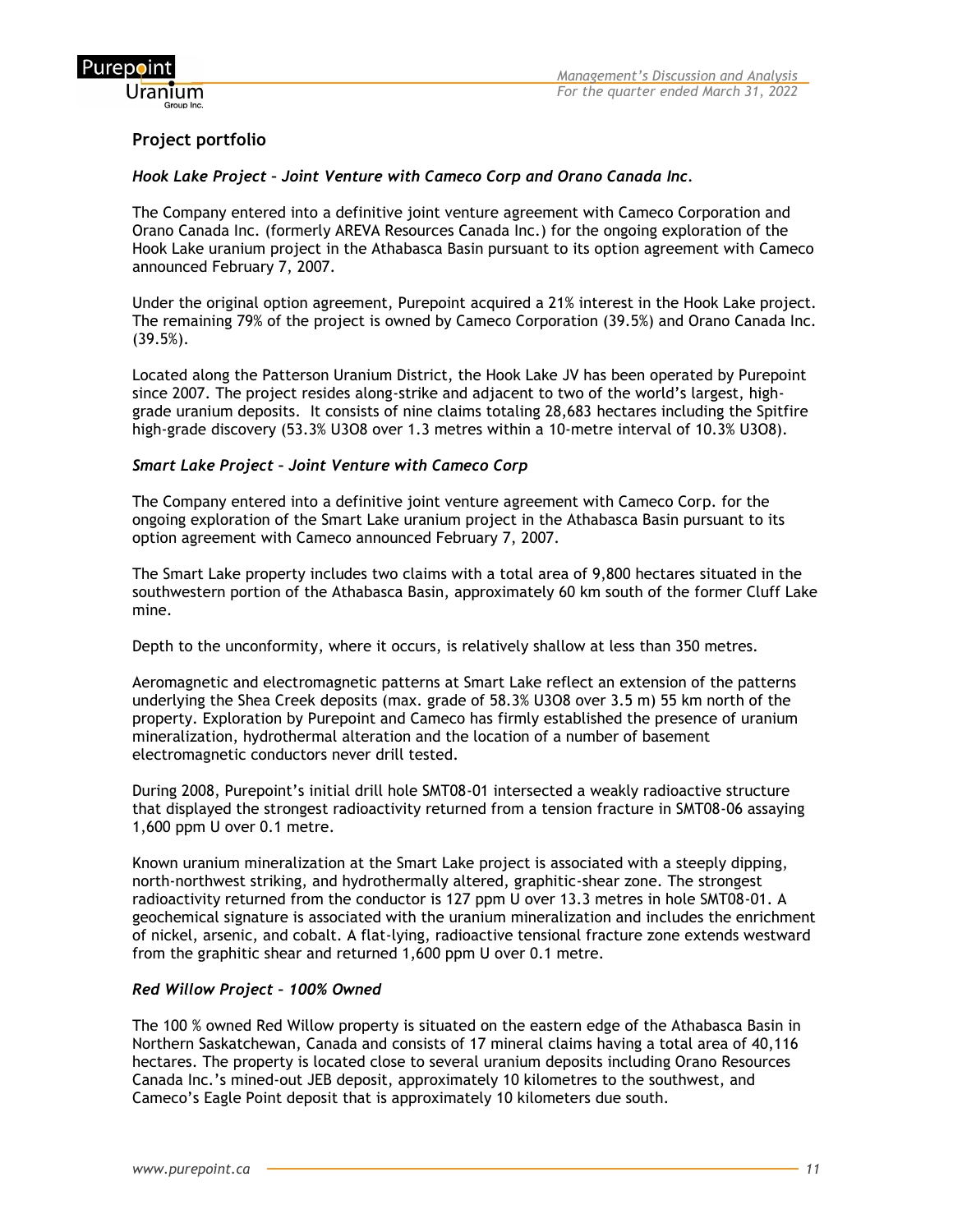

Geophysical surveys conducted by Purepoint at Red Willow have included airborne magnetic and electromagnetic (VTEM) surveys, an airborne radiometric survey, ground gradient array IP, poledipole array IP, fixed-loop and moving-loop transient electromagnetics, and gravity. The detailed airborne VTEM survey provided magnetic results that are an excellent base on which to interpret structures while the EM results outlined over 70 kilometers of conductors that in most instances represent favourable graphitic lithology. A total of twenty-one conductive zones have been identified as priority exploration targets of which only seven have been subject to first pass drilling.

#### *Turnor Lake Project – 100% Owned*

The Turnor Lake project is 100% owned by Purepoint and includes five claims with a total area of 9,705 hectares situated in the eastern plane of the Athabasca Basin. Depth to the unconformity is shallow at approximately 180 metres.

The property covers known graphitic conductors that are associated with uranium showings on adjoining properties, namely Orano Canada Inc.'s Alligator prospect (3.8 per cent U3O8 over 10.5 m in hole WF-08), Cameco Corp.'s La Rocque showing (29.9 per cent U3O8 over 7.0 m) and, most recently, IsoEnergy Ltd.'s Hurricane zone, which has reported results of 38.8 per cent U3O8 over 7.5 m (press release dated Dec. 1, 2020).

The project lies in close proximity to several uranium deposits including Roughrider, Midwest Lake, and McClean Lake.

#### *Henday Project – 100% Owned*

The 100% owned Henday Lake property is 1,029 hectares in size and consists of 2 claims. This property is located nine kilometres northwest of Orano's Midwest Lake deposit (41 million lbs. U3O8) and ten kilometers west of Rio Tinto's Roughrider Deposit (57 million lbs. U3O8).

Only one drill hole is known to have been drilled on Purepoint's Henday property. Hole HLH8-71 was drilled by Cogema Resources (now Orano Canada Inc.) in 1998 and encountered a steeply dipping, strongly graphitic fault gouge at the bottom of the hole. The claims rest within a magnetic low believed to represent pelitic basement rocks, a typical host rock for economic uranium mineralization. The depth to basement is locally less than 350 metres.

The Henday Lake property falls within the Mudjatik-Wollaston Tectonic Zone, a northeast trending structural zone along the eastern margin of the Basin. The Mudjatik-Wollaston Tectonic Zone is the NE trending high strain tectonic zone marking the boundary between the Archean gneisses and granitoids of the Mudjatik Domain to the west and Archean gneisses, metasediments, and pegmatite intrusions of the Wollaston domain to the east. All of the operating uranium mines in Canada are located along this trend.

## *Umfreville Project – 100% Owned*

Originally covering over 60,000 hectares, the Umfreville Project has been refined to the most prospective target areas using results from airborne gravity, magnetic and electromagnetic surveys. The project sits on the North-East rim of the Athabasca Basin and lies over a series of cross-cutting faults which are typical mineralization settings. Geophysical signatures interpreted as being representative of hydrothermal alteration coincident with anomalous uranium-in-soil geochemistry have been isolated. The Umfreville Property covers approximately 26,139 hectares and consists of ten mineral claims.

Prior to the initial drill hole at Umfreville being completed by Purepoint during June, 2021, the property had undergone a broad array of geophysical and geochemical surveys to delineate high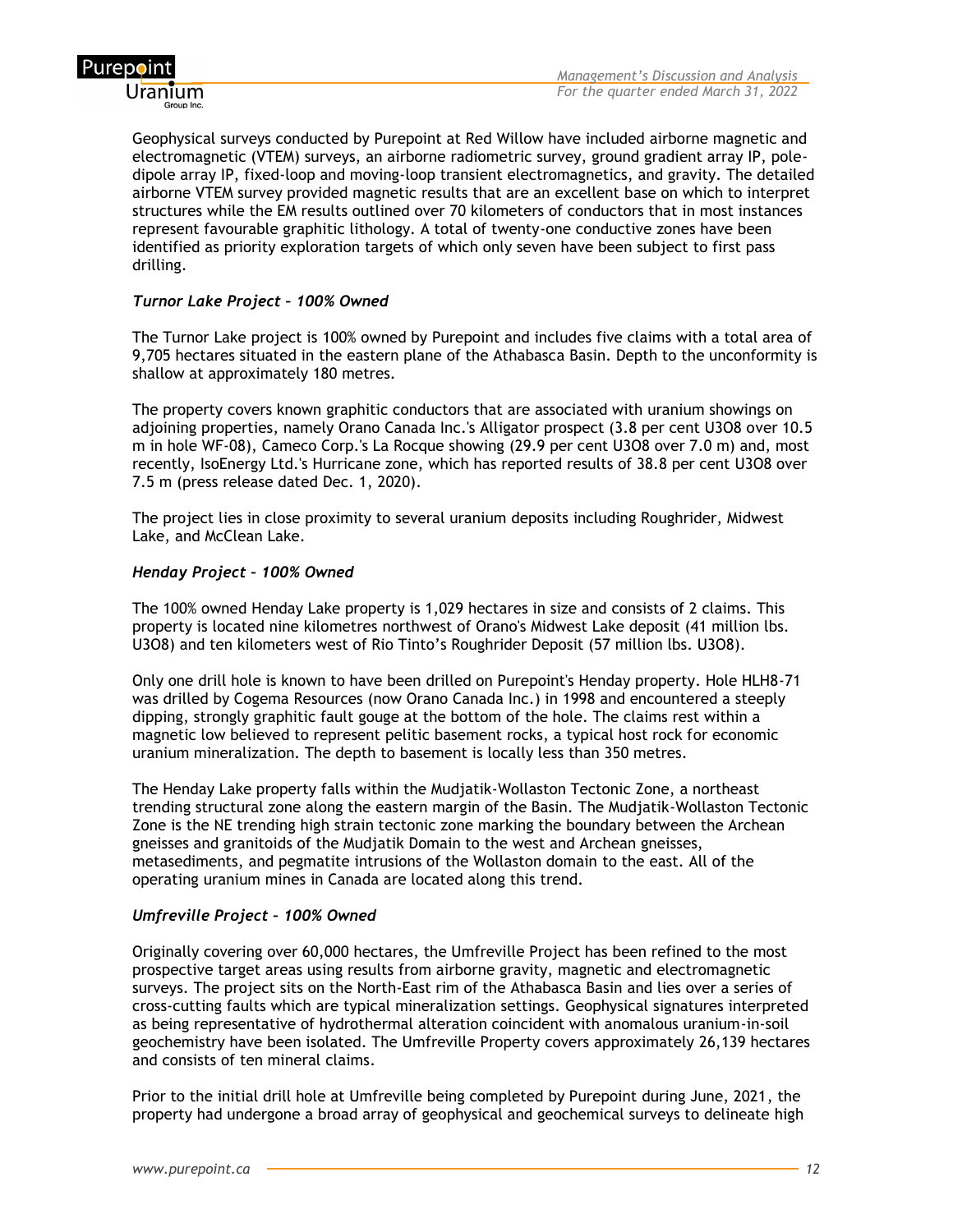

value exploration targets. Initial work in 2005 consisted of a MEGATEM electromagnetic and magnetic survey flown by Fugro Airborne Surveys and the data then processed using a layeredearth inversion program by Condor Consulting. In 2007, Bell Geospace conducted an airborne full tensor gravity gradiometry survey over the property which supported fault systems previously interpreted from magnetic features. During 2010, Terraquest Ltd. flew a High Resolution Aeromagnetic Gradient and XDS VLF-EM Survey over the property providing higher detailed fault and lithologic contact interpretations. Utilizing CAMIRO techniques (a three-year research study utilizing field samples collected from the areas overlying the McClean Lake, Cigar Lake West and Dawn Lake uranium deposits in Saskatchewan's Athabasca Basin), a systematic geochemical survey was conducted across the property during 2011 with the best geochemical response being returned from the Perching Zone. Infill geochemical sampling was conducted over the Perching Zone during 2012 and 2014.

#### *Other Projects – 100% Owned*

The Company also holds 6 additional projects acquired in 2021 through staking. These earlystage uranium projects reside in northern Saskatchewan and will be the subject of preliminary review and surveying this year. They are Carson Lake, Russell South and four projects outside the South West area of the Athabasca Basin referred to as the Tabbernor Block.

## **Liquidity and capital resources**

At March 31, 2022, the Company had a working capital surplus of \$2,358,172, compared to a surplus of \$4,134,169as at December 31, 2021. The decrease is attributed to the operational activities, especially drilling at the Company's own Red Willow property.

The Company's sources of capital at present consist of cash on hand, exercise of options and warrants, sale of assets, joint venture financings and public equity raise. Assuming that ongoing capital raise, operations and exploration activity are consistent with recent activity levels management believes that cash on hand is adequate to fund ongoing operations through the next year.

#### **Lease commitments**

The Company adopted IFRS 16 effective January 1, 2019 with respect to its office in Saskatoon, using the modified retrospective approach. As a result, comparative information has not been restated and is accounted for under IAS 17, Leases. Upon transition to IFRS 16 on January 1, 2019, the Company recognized right-of-use asset and initial lease liability totalling \$137,637. The lease liability is discounted at a rate of 13.95%.

|                                              | For the three-month period ended |           |   |           |  |
|----------------------------------------------|----------------------------------|-----------|---|-----------|--|
|                                              | March 31,                        |           |   |           |  |
|                                              | 2022                             |           |   | 2021      |  |
|                                              |                                  |           |   |           |  |
| Lease liability at the beginning of the year |                                  | 41,388    | S | 77,423    |  |
| Add: Lease accretion                         |                                  | 1,314     |   | 2,566     |  |
| Less: Lease accretion                        |                                  | (11, 143) |   | (11, 143) |  |
| Lease liability at the end of the year       |                                  | 31,559    |   | 68,846    |  |
| Less: Current portion                        |                                  | (31, 559) |   | (37, 287) |  |
| Lease liability - long term                  |                                  |           |   | 31,559    |  |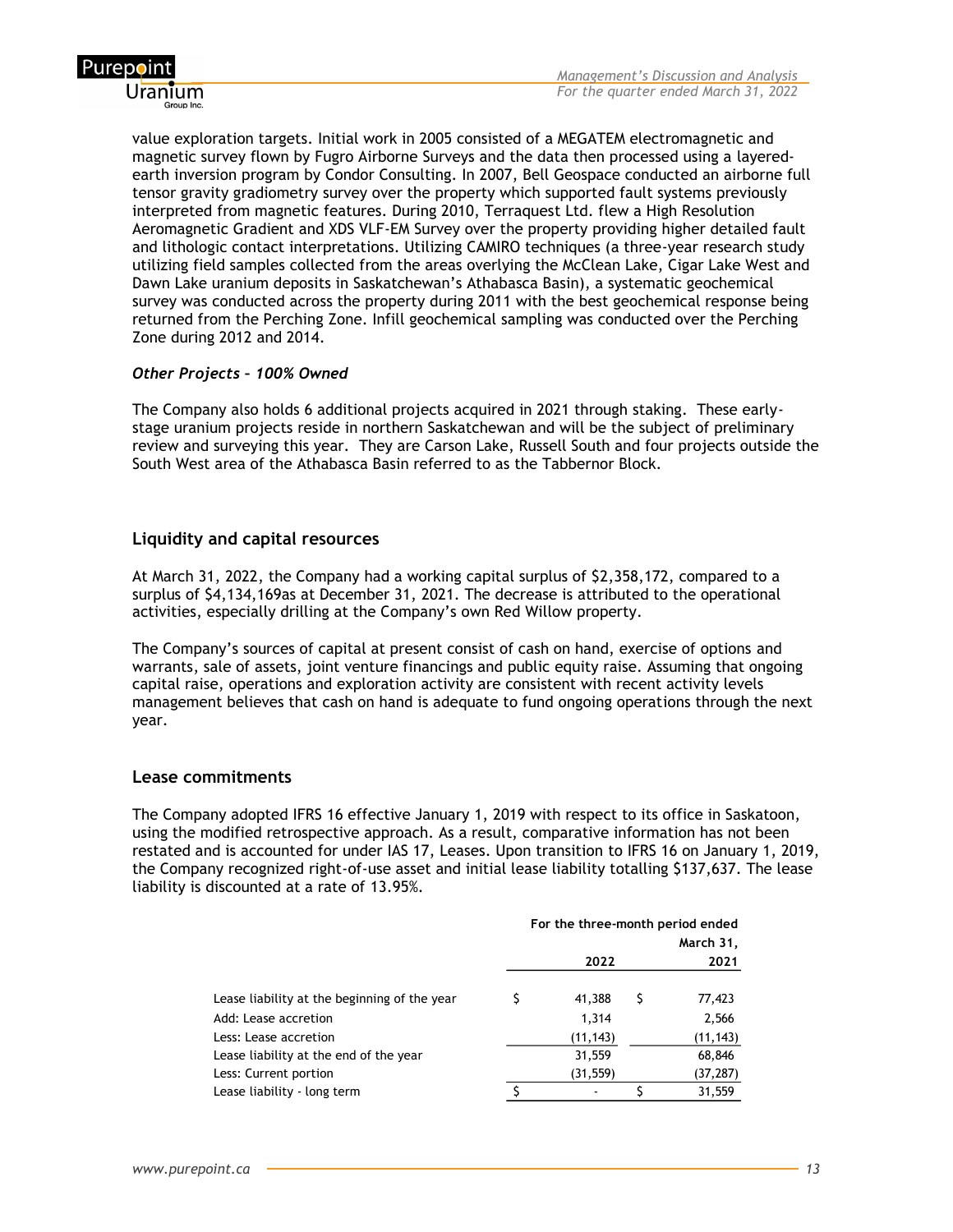

## **Critical accounting estimates**

The preparation of the financial statements requires management to make estimates and assumptions that affect the reported amounts of assets and liabilities at the date of the financial statements and reported amounts of expenses during the reporting period. Actual outcomes could differ from these estimates. The financial statements include estimates which, by their nature, are uncertain. The impacts of such estimates are pervasive throughout the financial statements, and may require accounting adjustments based on future occurrences. Revisions to accounting estimates are recognized in the period in which the estimate is revised and the revision affects both current and future periods.

## **Off-balance sheet arrangements**

The Company had no off balance sheet arrangements as at March 31, 2022 or December 31, 2021.

## **Financial instruments and other instruments**

The Company had no financial instruments other than accounts receivable, accounts payable and accrued liabilities, advances from projects and lease liability as at March 31, 2022 and December 31, 2021.

## **Outstanding share data**

#### *Common Shares:*

The Company has authorized an unlimited number of common shares, with no par value, of which 368,889,431 shares are issued and outstanding as of the date hereof.

#### *Share Purchase Warrants:*

As of the date hereof, 92,461,903 share purchase warrants (including finder's compensation warrants) were outstanding.

#### *Employee Stock Options:*

As of date hereof, 35,350,000 options were outstanding under the Company's stock option plan for employees, directors, officers and consultants of the Company.

On May 13, 2022, the Company approved the issuance of a total of 6,350,000 options to its directors, officers and certain staff members pursuant to the Company's stock option plan. Each of the options is exercisable to acquire one common share of the Company at a price of \$0.07 per share, vesting immediately and expires on the date that is five years from the date of grant.

On May 13, 2021 the Company granted 8,400,000 stock options at an exercise price of \$0.13 per option, vesting immediately. On December 29, 2021 the Company granted 5,800,000 stock options at an exercise price of \$0.095 per option, vesting immediately.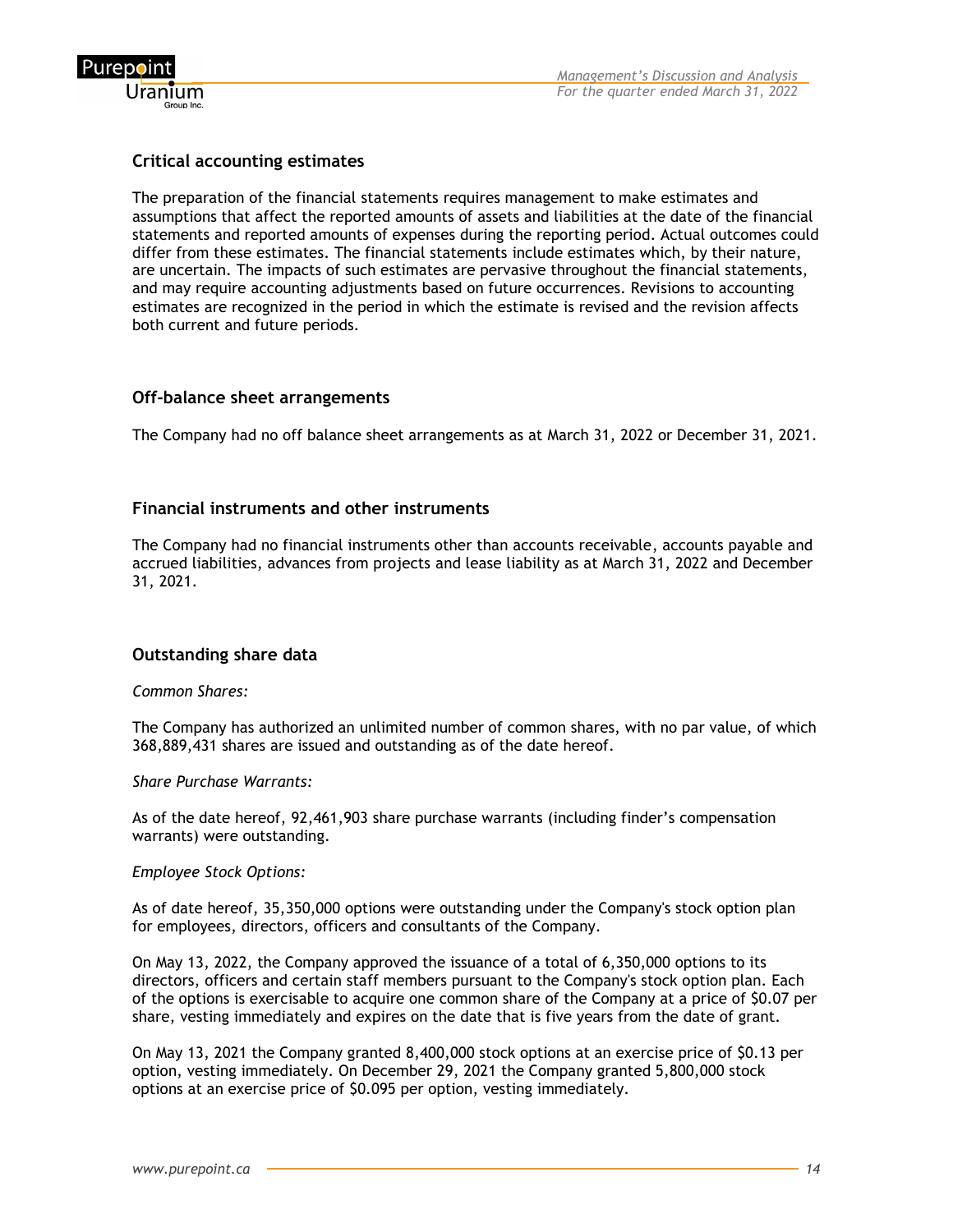

#### *Private placements*

On April 14, 2022 the Company closed its brokered private placement with Red Cloud Securities Inc.

In connection with the closing, the Company issued 25,001,000 flow-through units ("FT Units") at a price of \$0.14 per FT Unit for aggregate gross proceeds of \$3,500,140. Each FT Unit consists of one common share in the capital of the Company (each, a "Flow-Through Share") issued on a "flow through" basis pursuant to the Income Tax Act (Canada) and one common share purchase warrant (each, a "Warrant"). Each Warrant entitles its holder to purchase one common share in the capital of the Company at an exercise price of \$0.20 per share for a period of 24 months from the date of issuance.

In connection with the closing of the Private Placement, the Company has paid Red Cloud cash commissions in the aggregate amount of \$210,008 and issued to Red Cloud 1,500,060 nontransferrable compensation warrants ("Broker Warrants"), with each Broker Warrant exercisable to purchase one common share of the Company at a price of \$0.14 per share for a term of 24 months following the closing date.

The gross proceeds from the sale of Flow-Through Shares will be used for the exploration and advancement of the Company's projects in the Athabasca Basin in Saskatchewan and will be used to incur "Canadian exploration expenses" as defined in subsection 66.1(6) of the Income Tax Act and "flow through mining expenditures" as defined in subsection 127(9) of the Income Tax Act. Such proceeds will be renounced to the subscribers with an effective date not later than December 31, 2022, in the aggregate amount of not less than the total amount of gross proceeds raised from the issue of Flow-Through Shares. All securities issued in connection with the closing of the Private Placement are subject to a four-month hold period pursuant to the applicable securities laws with an expiry date of August 15, 2022.

On April 7, 2021 the Company closed its brokered private placement with Red Cloud Securities Inc.

In connection with the closing, the Company issued 20,404,095 flow-through units ("FT Units") at a price of \$0.105 per unit and 31,750,778 hard-dollar units ("Units" together with the FT Units are hereinafter referred to as the "Offered Securities") at a price of \$0.09 per unit for aggregate gross proceeds of \$5,000,000. Each Unit consists of one common share in the capital of the Company and one common share purchase warrant (each, a "Warrant"). Each FT Unit consists of one common share in the capital of the Company (each, a "Flow-Through Share") issued on a "flow through" basis pursuant to the Income Tax Act (Canada) and one half of one Warrant. Each Warrant entitles its holder to purchase one common share in the capital of the Company at an exercise price of \$0.13 per share for a period of 24 months from the date of issuance. The closing is subject to final acceptance by the TSX Venture Exchange of the Private Placement. In connection with the closing of the Private Placement, the Company has paid Red Cloud and a member of the selling group cash commissions in the aggregate amount of \$342,650 and issued to Red Cloud 3,569,174 non-transferrable compensation warrants ("Broker Warrants") with each Broker Warrant exercisable to purchase one common share of the Company at a price of C\$0.105 per share for a term of 24 months following the Closing Date.

On December 31, 2021 the Company closed the final tranche of its previously announced nonbrokered private placement.

Together with the first tranche of the private placement from December 15, 2021, the Company issued a total of 10,107,643 flow-through units for aggregate gross proceeds of \$1,415,070. Each flow-through unit consists of one common share in the capital of the Company issued on a "flow through" basis pursuant to the Income Tax Act (Canada) and one half of one common share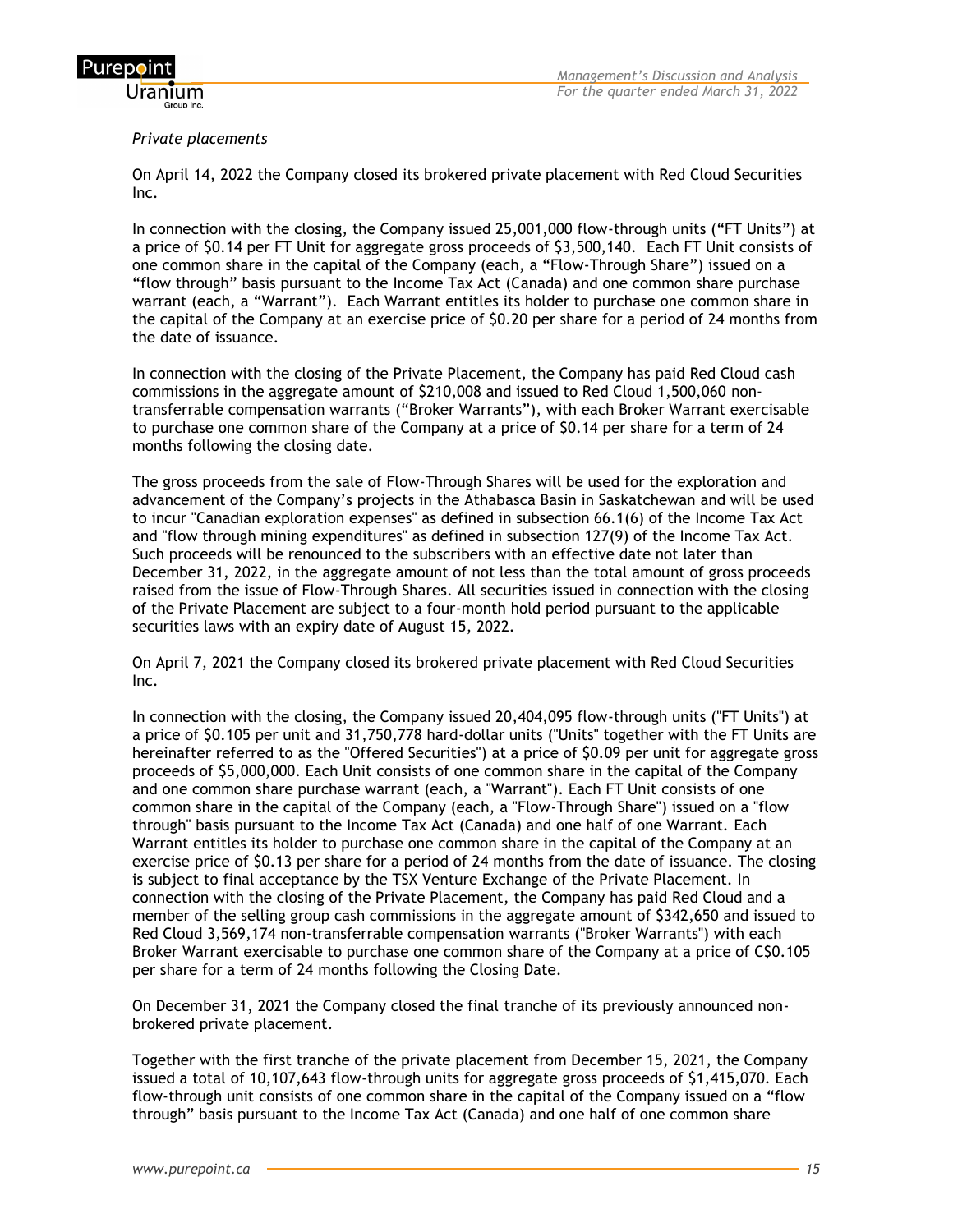

purchase warrant. Each warrant entitles its holder to purchase one common share in the capital of the Company at an exercise price of \$0.20 per share for a period of 24 months from the date of issuance. Together with the first tranche of the private placement, the Company paid finders' fees consisting of a total of \$81,004.20 in cash and issued a total of 578,601 non-transferrable compensation warrants. Each compensation warrant entitles its holder to purchase one common share in the capital of the Company at an exercise price of \$0.20 per share for a period of 24 months after the date of issuance.

The net proceeds raised from the sale of Units will be used for the exploration and advancement of the Company's projects in the Athabasca Basin in Saskatchewan and for general working capital purposes. The gross proceeds from the sale of Flow-Through Shares will be used to incur "Canadian exploration expenses" as defined in subsection 66.1(6) of the Income Tax Act and "flow through mining expenditures" as defined in subsection 127(9) of the Income Tax Act. Such proceeds will be renounced to the subscribers with an effective date not later than December 31, 2021, in the aggregate amount of not less than the total amount of gross proceeds raised from the issue of Flow-Through Shares.

All securities issued in connection with the first tranche closing of the Private Placement are subject to a four-month hold period pursuant to the applicable securities laws with an expiry date of April 15, 2022 and all securities issued in connection with the final tranche closing of the Private Placement are subject to a four-month hold period pursuant to the applicable securities laws with an expiry date of April 30, 2022.

## **Related party transactions**

Related parties include the Board of Directors, officers, close family members and enterprises which are controlled by these individuals as well as certain persons performing similar functions.

The aggregate compensation of key management and directors of the Company for the threemonth periods ended March 31, 2022 and 2021 was as follows:

|                                      | 2022 |               | 2021 |               |  |
|--------------------------------------|------|---------------|------|---------------|--|
| Remuneration<br>Share-based payments |      | 99.646<br>Nil |      | 90,558<br>Nil |  |

The Company did not enter into any other significant related party transactions during the year.

## **Conflicts of interest**

There are potential conflicts of interest which the directors and officers of the Company may be subject in connection with the operations of the Company. Some of the directors and officers of the Company may be, or may become, engaged in the mineral exploration or mining industry, and situations may arise where directors, officers, and promoters will be in direct conflict with the Company. Such conflicts must be disclosed in accordance with, and are subject to such other procedures and remedies as apply under, the Ontario Business Corporations Act, and the applicable statutes of the jurisdictions of incorporation of the Company's subsidiaries.